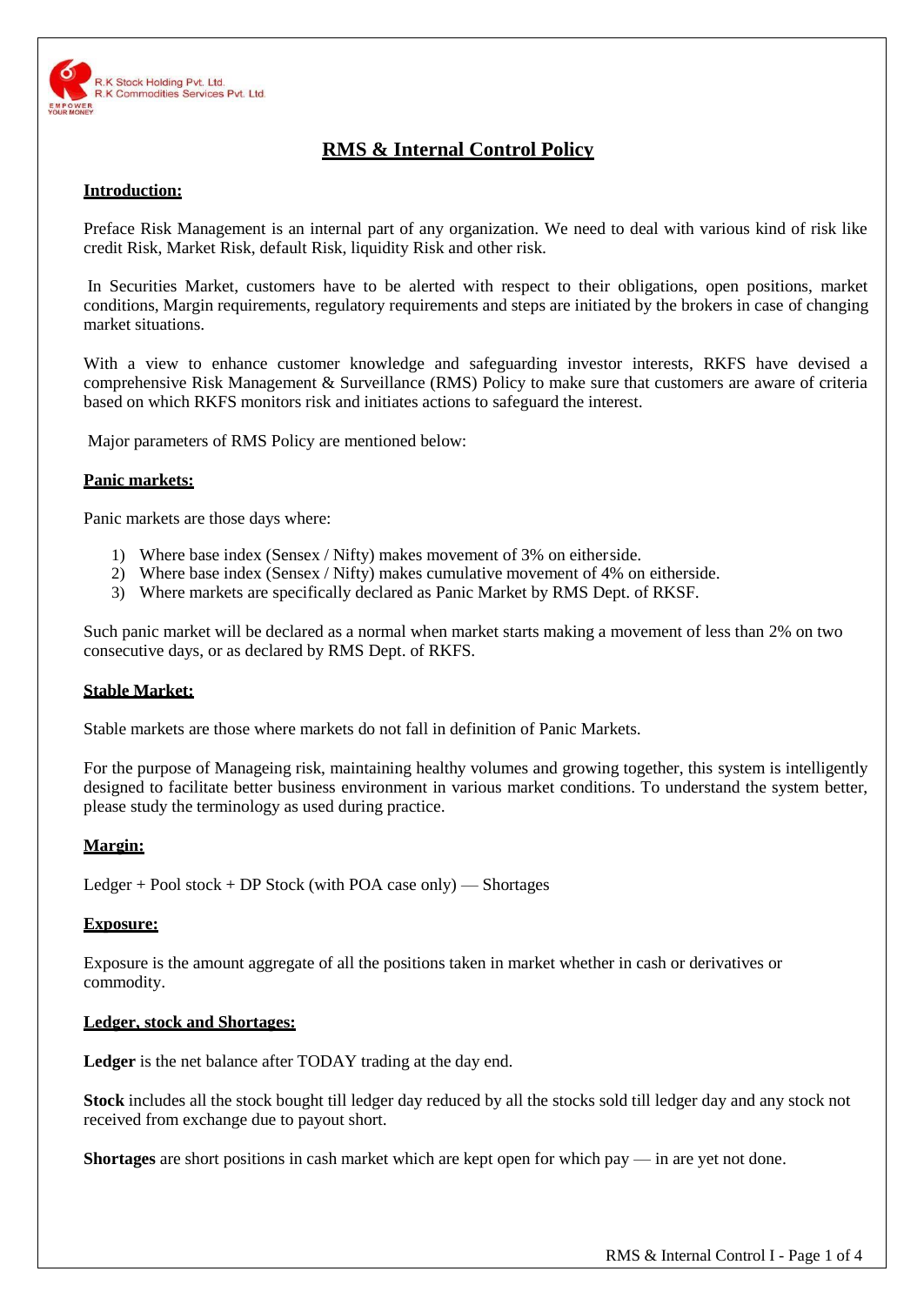

# **Hair Cut:**

**For Margin Purpose:** For the purpose of Haircut in any stocks we consider Exchange VAR Margin %.

**In case of Debit Balance:** For the purpose of Haircut in any stocks we consider it as 55 % (hair Cut)

# **Free Margin:**

Free margin is that amount of margin left after considering Hair cut on stock.

Free margin = Ledger + Pool stock (AHC) + DP Stock (with POA case only)— Shortages

## **Limit Setting at Beginning of Day:**

There will be a hierarchy base limit set where a limit will be set for all segments. The consumption of the gross combined limit will be as per exposure taken in different segments.

# **Exposure Allowed in Cash Market:**

Stable market:

| Client Exposure                     | Offline   Online  |  |
|-------------------------------------|-------------------|--|
| Exposure in Multiple of Free margin | 8 times   8 times |  |
| (based on Exchange $VAR + ELM$ )    |                   |  |

# **F & O, Currency Segment and Commodity Segment:**

**Exposure:** Stable Market:

|                                                                                                           | Offline                                          | Online                                               |  |
|-----------------------------------------------------------------------------------------------------------|--------------------------------------------------|------------------------------------------------------|--|
| $Span + Exposure Margin only$                                                                             | (1 time) only for intraday                       | (1 time) only for intraday                           |  |
| (Margin Limit exceed only on request<br>of franchisee, RM, Branch-Manager or<br>Related Superior person.) | For carry forward<br>(1) time of ledger balance. | For carry forward<br>$(1)$ time<br>of ledger balance |  |

## **Allowable positions at End of Day:**

## **1) Stable Market:**

**Cash Segment:** Allowable position at the end of the day in Cash Segment will be 2 times of net margin where all stocks are eligible, and 1 times of net margin where all stocks are non-eligible. In case of combinations, free margin should be positive.

**Derivative Segment:** Allowable position in Derivative Segment is Equal to SPAN + Exposure margin available. Span + Exposure margin available in Cash Segment can be Consider and allow trading in F&O Segment.

**Delivery Exposure in Commodity Segment:** Allowable position to take the Delivery in Commodity Segment is upto 10X (i.e. Ten times) of the Available or Last updated Net worth/ Income of the client as per the records (on the basis of proof submitted).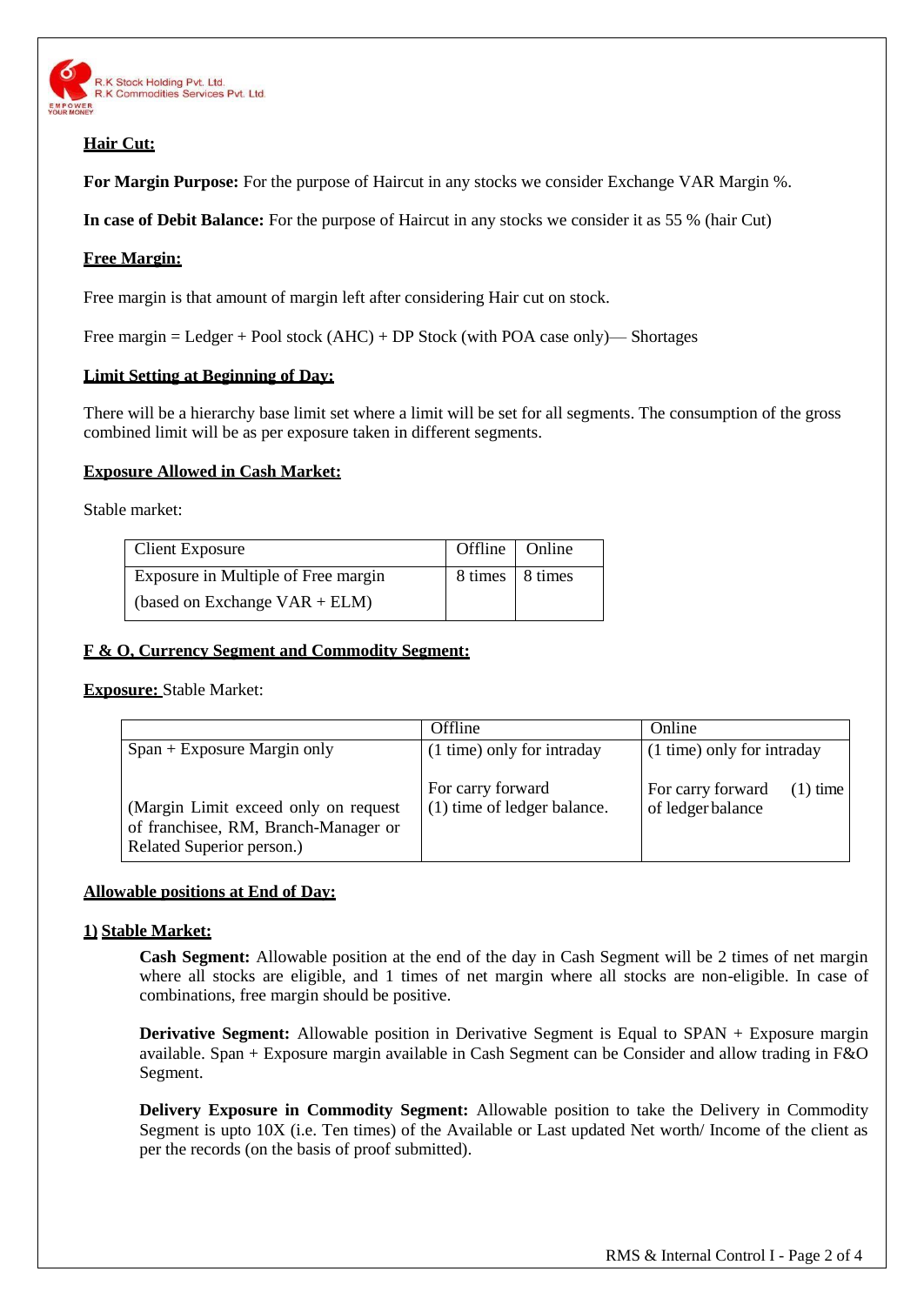

## **2) Panic Market:**

**Cash Segment:** Allowable position at the end of the day in Cash Segment will be 2 times of net margin where all stocks are eligible, and 1 times of net margin where all stocks are non-eligible. In case of combinations, free margin should be positive.

**Derivative Segment:** Allowable position in Derivative Segment is Equal to SPAN + Exposure margin as per Exchange norms. Margin available in Cash Segment can be consider and allow trading in F&O Segment.

**Delivery Exposure in Commodity Segment:** Allowable position to take the Delivery in Commodity Segment is upto 10X (i.e. Ten times) of the Available / Last updated Net worth or Income of the client as per the records (on the basis of proof submitted).

# **Square off to be done from HO:**

## **Stable Market:**

- **1) Ageing Base Square off:** Ageing base Square off will be done on 5th Trading Day. Such base square off may be considered as Penalized square off and not a facility. **Such days may be reduced according to market conditions, with or without prior notice.**
- **2) DP Square off:** On last Trading day of particular Month debit amount standing in the client account is been squared off from HO including DP Stock. For considering debit in such code, aged debits more than 5 days will be considered. Such ageing base square off may be considered as Penalized square off and not a facility. **Such days may be reduced according to market conditions, with or without priornotice.**
- **3) No Margin Client Square off:** New clients and delivery base clients may purchase stock by the way of demand of limits from RMS Dept. routed through Branch Manager / Franchisee Holder. Such clients have to pay margin till end of the day to the extent required. In case of non-receipt of margin till 12:00PM next working day, stock is to be squared off by RMS. In any case if the loss hits the amount of RS. 10,000/- the stock may be squared off fromsystem.
- **4) M2M Square off:** Over ruling all above conditions other than no margin client, during market if any client's M2M hits 50% net margin, a warning call is issued from RMS Dept. and if M2M hits 80% of net margin, Square off process is initiated.

## **Forced Major Conditions:**

- 1) Due to any technical reasons ageing days may be postponed. Any claims against such postponed of square off, may not be addressed.
- 2) Claims against any technical error in ageing based square off may not be considered as ageing Base Square off is a penalized square off and not a product or facility.

## **Scrip Wise Limits in Online as well as Offline:**

Due to Compliance requirement to restrict unhealthy trade practices and secure the higher interest of investors, Securities and Exchange Board of India has issued such guidelines and defined such scrip as illiquid scrip where trading is to be specifically monitored. Such list of scrip time to time updated by market regulatory authorities are been published on their website Please visit [www.Nseindia.com](http://www.nseindia.com/) or [www.Bseindia.com](http://www.bseindia.com/) for further clarifications. In lieu to comply with such norms and restrict unhealthy trade practices scrip limits available on trading terminals will be:

| Sr.No.         | Scrip type                            | Across all trading terminals.                                         |                                 |  |
|----------------|---------------------------------------|-----------------------------------------------------------------------|---------------------------------|--|
|                |                                       | Buy                                                                   | Sell                            |  |
|                | <b>Illiquid Scrip</b>                 | 12.5% of previous day Volume                                          | 12.5% of<br>previous day Volume |  |
| 2              | $\overline{XC, XD, XT, Z, T}$ , Group | <b>Block</b>                                                          | <b>Block</b>                    |  |
| 3              | Physical and odd lots                 | <b>Block</b>                                                          | <b>Block</b>                    |  |
| $\overline{4}$ | Other than 5 series in BSE            | <b>Block</b>                                                          | <b>Block</b>                    |  |
| 5              | Other than EQ series in NSE           | <b>Block</b>                                                          | <b>Block</b>                    |  |
| 6              | F&O Contracts in F&O                  | Open, subject to intraday, if position kept open, client will have to |                                 |  |
|                | Segment for BAN Period.               | bear penalty                                                          |                                 |  |